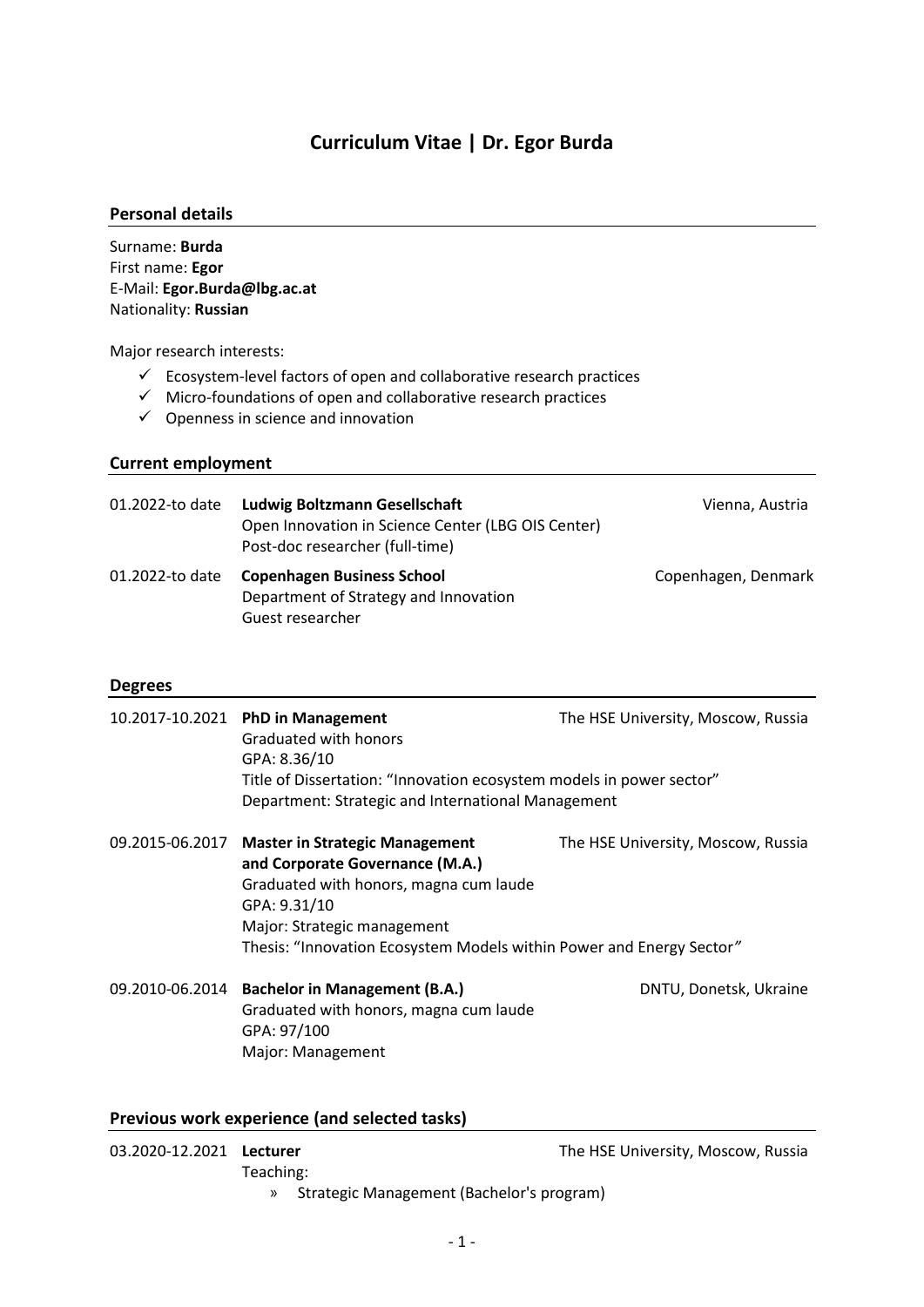- » Project Seminar "Strategic Consulting" (Bachelor's program)
- » Strategy Implementation (Bachelor's program)
- » International Strategic Alliances (Masters' program)

Achievements:

- » Best teacher of the year (2021, 2020)
- » Award for publication in an international peer-reviewed journal (2020)

#### 04.2017-03.2020 **Research Assistant Fellow** The HSE University, Moscow, Russia

Teaching:

- » Strategic Management (Bachelor's program)
- » Business Models and Methods in Strategic Management (Masters' program)
- » Strategy Implementation (Bachelor's program)
- » International Strategic Alliances (Masters' program) Achievements:
	- » Best teacher of the year (2018)

#### 09.2016-12.2021 **Freelance consultant Moscow, Russia Moscow, Russia**

#### Major projects

- » (2021) Concept for development of Russian hydropower sector (2021-2035)
- » (2021) Global monitoring of innovative technologies adoption within electric power sector
- » (2020) Transformation of Russian electric power sector under energy transition
- » (2019) Developing the model and business process for innovative development of JSC "Rosseti"
- » (2019) Innovation ecosystem models in Russian electric power sector (research project)
- » (2018) Collaboration mechanisms of economic agents within smart grids (research project)
- » (2017) Developing the propositions for the development of power and energy sector technologies in Russia
- » (2017) Collaboration mechanisms of economic agents within smart grids (research project)
- » (2017) Developing the approaches for the creation of retail electricity market models in Russian power and energy sector (research project)
- » (2017) Assessing the potential for the creation of production of components and materials for composite utility poles in Russia
- » (2016) Development of the strategy for innovative cluster "Machine manufacturing valley" of Lipetsk region
- » (2016) Research of the technological platforms development within power and energy sector of EU

## **Organization of and participation in scientific conferences**

| 2021 | <b>Academy of Management Conference</b><br>Participation                                      | Virtual                |
|------|-----------------------------------------------------------------------------------------------|------------------------|
| 2020 | <b>GSOM Emerging Markets Conference 2020</b><br>Speaker on: "Exploring Internal Mechanisms of | St. Petersburg, Russia |
|      | Innovation Ecosystem: Case of Russian Electric Power Sector"                                  |                        |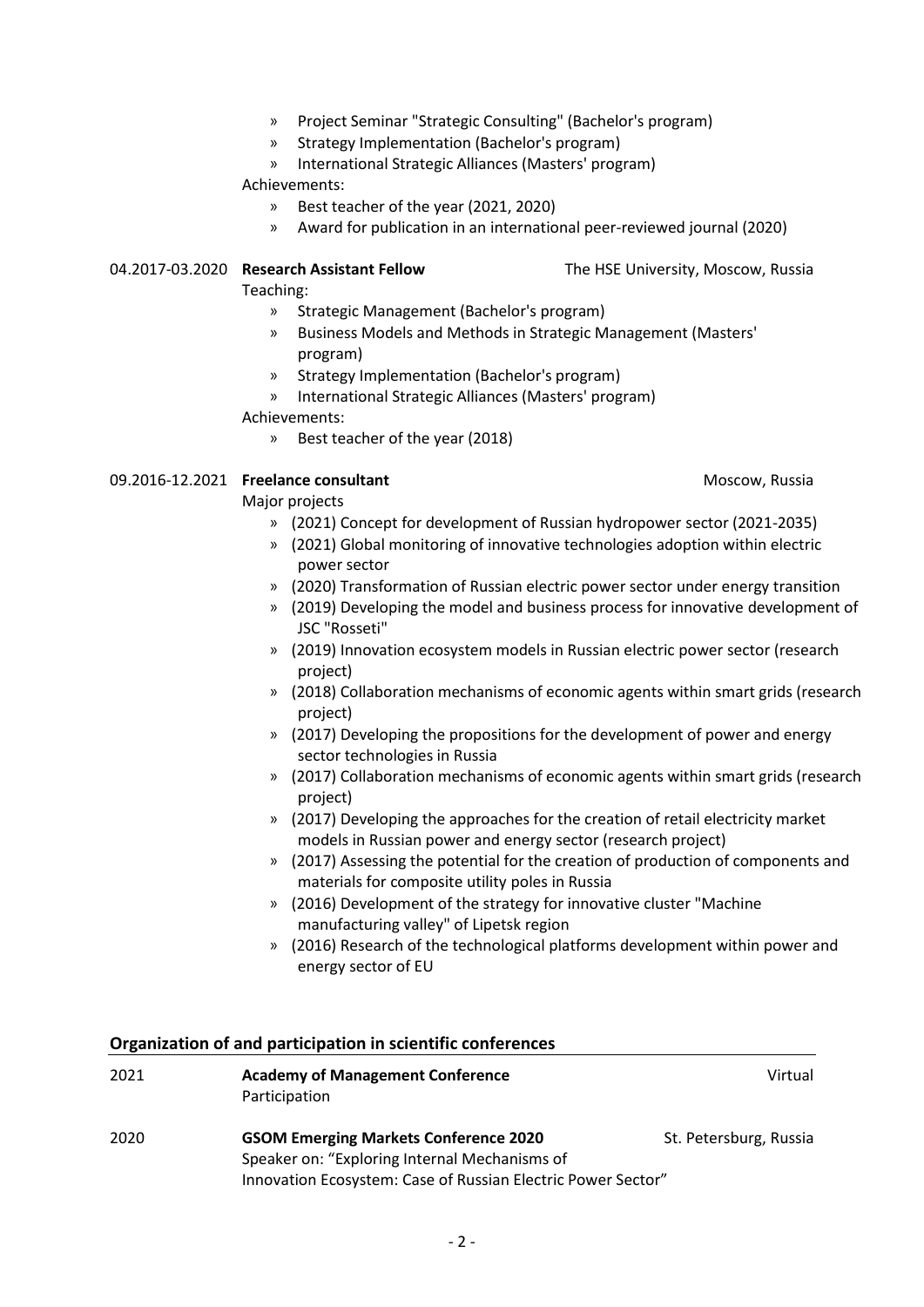| 2020 | <b>DRUID Academy 2020</b><br>Speaker on "Innovation Ecosystem Models in<br>Russian Electric Power Sector"                                                                                   | Odense, Denmark        |
|------|---------------------------------------------------------------------------------------------------------------------------------------------------------------------------------------------|------------------------|
| 2019 | <b>GSOM Emerging Markets Conference 2019</b><br>Speaker on "Institutional Factors of the<br>Innovation Ecosystem Model in Russian Power Sector"                                             | St. Petersburg, Russia |
| 2018 | The 13th World Congress on Engineering<br><b>Asset Management</b><br>Speaker on "Co-Value Creation within the Business Model for Smart Grids:<br>Case of Russian Autonomous Energy Complex" | Stavanger, Norway      |
| 2017 | <b>International BRICS Global Business and Innovation</b><br><b>Conference</b><br>Speaker on "Development of the target model for the power industry innovation<br>ecosystem"               | St. Petersburg, Russia |
| 2017 | <b>Academy of International Business</b><br><b>US Southeast Chapter</b><br>Co-author on "Network Collaborations within the Technological Platforms:<br><b>IESR Experience"</b>              | Washington, USA        |

# **Research funding and grants**

| 10.2018-10.2021 Research grant |                                                        | 14.000 Euro |
|--------------------------------|--------------------------------------------------------|-------------|
|                                | Funded by Russian Fund for Basic Research: "innovation |             |
|                                | ecosystem models in Russian electric power sector"     |             |

## **Other key academic merits**

| <b>Since 2018</b> | Referee for scientific journals                                                                                                                                                                                                                               |
|-------------------|---------------------------------------------------------------------------------------------------------------------------------------------------------------------------------------------------------------------------------------------------------------|
|                   | » Energy Science & Engineering (Q2 Scopus, 29 H-index, 4.170 impact factor)<br>International Journal of Energy Sector Management (1 AJG, Q3 Scopus, 22 H<br>$\gg$<br>index)<br>International Journal of Global Energy Issues (Q3 Scopus, 25 H-index)<br>$\gg$ |

### **Other merits**

## **Software and programming skills**

- » MS Office (excellent)
- » SPSS (good)
- » Mendeley (good)
- » R (basic)

### **Language skills**

- » Russian (native)
- » English (excellent)
- » German (basic)